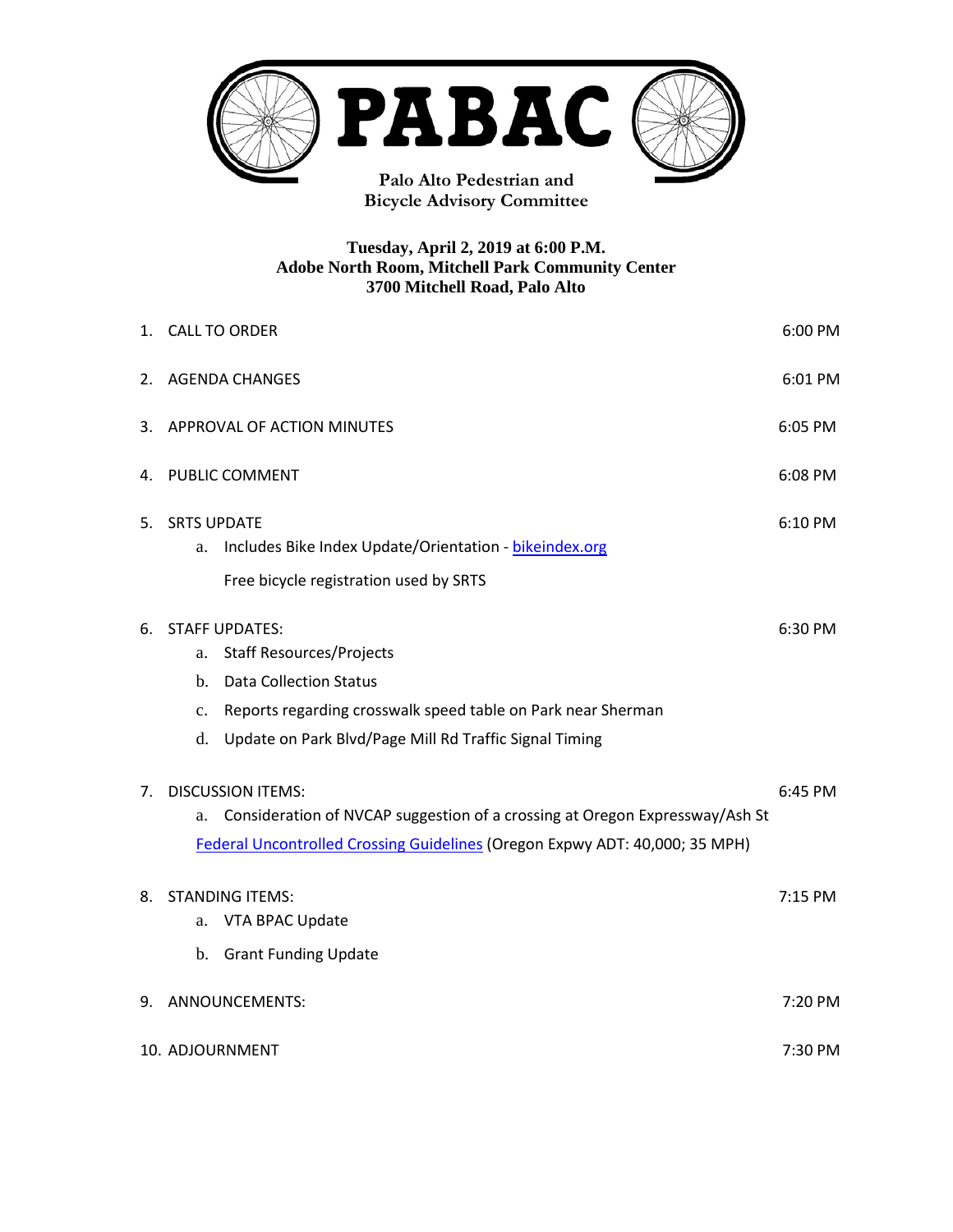| $\mathbf{1}$              |                                                                                                                                                                |                                                                                                         | <b>PABAC</b>                                                                                                                                                                                                                              |  |  |
|---------------------------|----------------------------------------------------------------------------------------------------------------------------------------------------------------|---------------------------------------------------------------------------------------------------------|-------------------------------------------------------------------------------------------------------------------------------------------------------------------------------------------------------------------------------------------|--|--|
| $\overline{2}$            |                                                                                                                                                                |                                                                                                         |                                                                                                                                                                                                                                           |  |  |
| 3                         | Palo Alto Pedestrian and                                                                                                                                       |                                                                                                         |                                                                                                                                                                                                                                           |  |  |
| $\overline{4}$<br>5       | <b>Bicycle Advisory Committee</b>                                                                                                                              |                                                                                                         |                                                                                                                                                                                                                                           |  |  |
| 6                         |                                                                                                                                                                |                                                                                                         |                                                                                                                                                                                                                                           |  |  |
| $\boldsymbol{7}$<br>$8\,$ | <u>Tuesday, March 5, 2019</u><br>6:00 P.M.                                                                                                                     |                                                                                                         |                                                                                                                                                                                                                                           |  |  |
| 9                         |                                                                                                                                                                |                                                                                                         |                                                                                                                                                                                                                                           |  |  |
| 10                        | ADOBE NORTH ROOM, MITCHELL PARK COMMUNITY CENTER                                                                                                               |                                                                                                         |                                                                                                                                                                                                                                           |  |  |
| 11<br>12                  |                                                                                                                                                                |                                                                                                         | 3700 Middlefield Road, Palo Alto, CA                                                                                                                                                                                                      |  |  |
| 13                        |                                                                                                                                                                |                                                                                                         |                                                                                                                                                                                                                                           |  |  |
| 14                        | <b>Members Present:</b>                                                                                                                                        |                                                                                                         | Eric Nordman (Chair), Ken Joye (Vice Chair), Kathy Durham, Paul                                                                                                                                                                           |  |  |
| 15                        |                                                                                                                                                                |                                                                                                         | Goldstein, Art Liberman, Robert Neff, Steve Rock, Richard Swent, Bill                                                                                                                                                                     |  |  |
| 16                        |                                                                                                                                                                |                                                                                                         | Zauman                                                                                                                                                                                                                                    |  |  |
| 17                        |                                                                                                                                                                |                                                                                                         |                                                                                                                                                                                                                                           |  |  |
| 18<br>19                  | <b>Members Absent:</b>                                                                                                                                         |                                                                                                         | Bruce Arthur, Bill Courington, Ann Crichton, Cedric de la Beaujardiere,<br>Rob Robinson, Jane Rosten                                                                                                                                      |  |  |
| 20                        |                                                                                                                                                                |                                                                                                         |                                                                                                                                                                                                                                           |  |  |
| 21<br>22                  |                                                                                                                                                                | <b>Staff Present:</b>                                                                                   | Sylvia Star-Lack                                                                                                                                                                                                                          |  |  |
| 23<br>24                  | Guests:                                                                                                                                                        |                                                                                                         | Owen Longstreth, Alan Wachtel, David Hirsch                                                                                                                                                                                               |  |  |
| 25                        | CALL TO ORDER at 6:00 p.m.<br>1.                                                                                                                               |                                                                                                         |                                                                                                                                                                                                                                           |  |  |
| 26                        | <b>AGENDA CHANGES</b><br>2.                                                                                                                                    |                                                                                                         |                                                                                                                                                                                                                                           |  |  |
| 27                        | None                                                                                                                                                           |                                                                                                         |                                                                                                                                                                                                                                           |  |  |
| 28                        | <b>APPROVAL OF ACTION MINUTES</b><br>3.                                                                                                                        |                                                                                                         |                                                                                                                                                                                                                                           |  |  |
| 29                        | <b>MOTION</b>                                                                                                                                                  |                                                                                                         |                                                                                                                                                                                                                                           |  |  |
| 30<br>31                  | Motion by Mr. Goldstein, seconded by Vice Chair Joye, to approve the minutes of February 12,<br>2019, as presented. Motion passed, Vice Chair Joye abstaining. |                                                                                                         |                                                                                                                                                                                                                                           |  |  |
| 32                        | 4.                                                                                                                                                             | <b>PUBLIC COMMENT</b>                                                                                   |                                                                                                                                                                                                                                           |  |  |
| 33                        |                                                                                                                                                                | None                                                                                                    |                                                                                                                                                                                                                                           |  |  |
| 34<br>35                  | 5.                                                                                                                                                             | <b>STAFF UPDATES:</b><br><b>Personnel Update/Chief Transportation Official Recruitment Status</b><br>a. |                                                                                                                                                                                                                                           |  |  |
| 36<br>37<br>38            |                                                                                                                                                                |                                                                                                         | Ms. Star-Lack reported the recruiter has begun searching for a Chief Transportation Official.<br>The brochure for the position should be complete during the week. The posting for a Senior<br>Transportation Planner will close March 6. |  |  |
|                           |                                                                                                                                                                |                                                                                                         |                                                                                                                                                                                                                                           |  |  |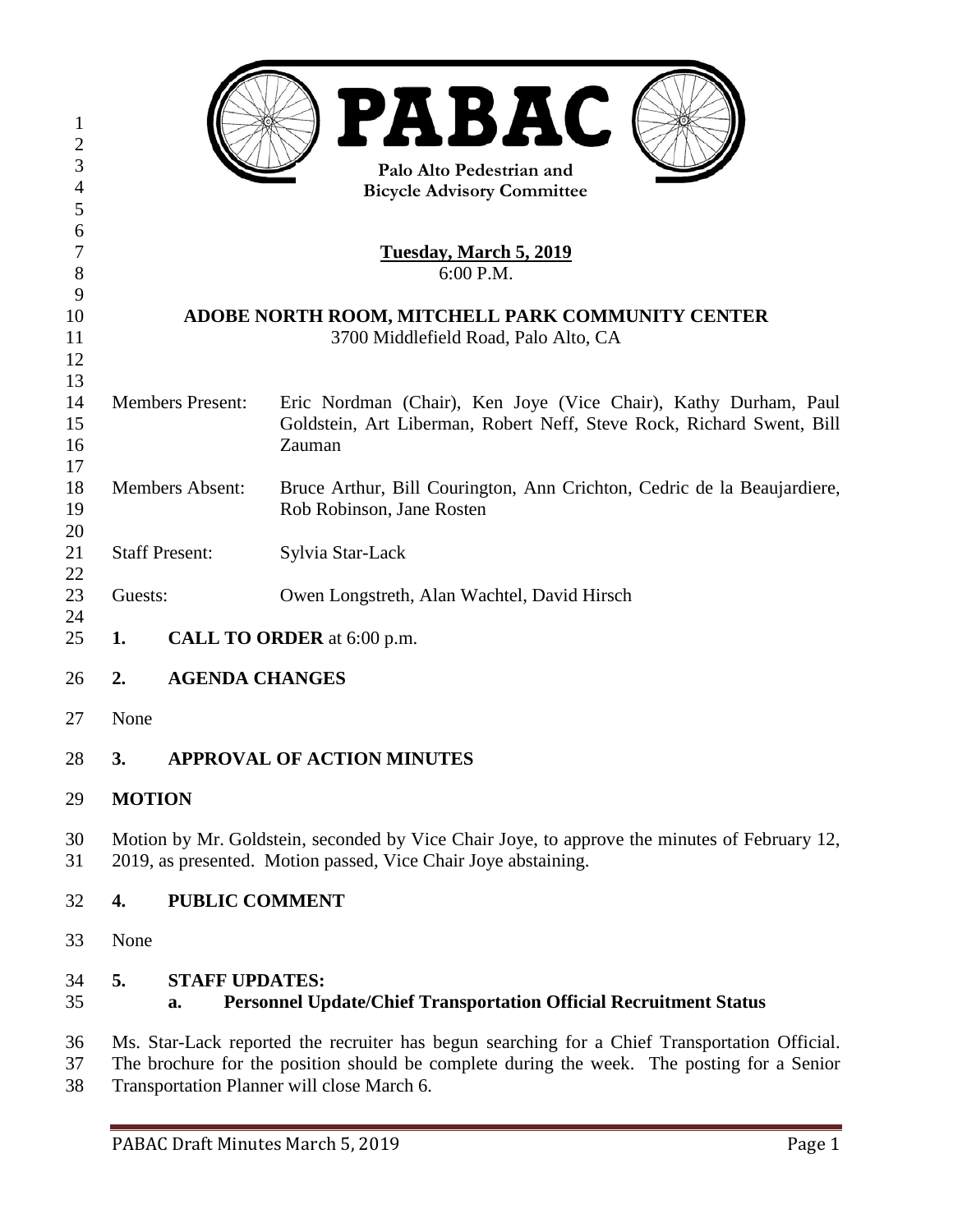## **6. DISCUSSION ITEMS: a. Cubberley Community Center Presentation by CSD**

 Kristen O'Kane, Community Services Department Chief Operating Officer, reported the Cubberley site contains 35 acres, of which the City owns 8 acres. The City leases the School District's 27 acres and operates the entire site as a community center. The Greendell School site and 525 San Antonio have been included in the planning process. Anyone may participate in the process, and a stakeholder advisory group has not been formed for the process. Three community co-design meetings have been held. The first two meetings focused on programming for the site and the massing of buildings, and the third meeting focused on aesthetics and circulation. Almost 400 people have participated in the three meetings, usually in small groups where they exchange ideas and information. The fourth meeting is scheduled for May 9 at the Cubberley Pavilion. The Master Plan should be complete by the end of the summer. The City's lease with the School District expires at the end of the calendar year. The meeting participants expressed interest in more adult education opportunities, more theater and performing arts space, more green space, a larger maker space program, a facility for senior and multigenerational programs with a wellness center, a café, and a pool. Activity materials and comments from the meetings and the resulting documents are available on the website. Key takeaways from the meetings were the desire to preserve and maximize green space, preserve the athletic fields, use underground and structured parking, construct buildings of 2-4 stories with courtyards, and to place activities atop buildings. Based on participants' comments, the consultant developed concepts for independent campuses and a shared village. The School District will need to build a school on the site at some future time. Housing could be a component of Cubberley. Phase I could include a health and wellness center, visual arts, gyms, a maker space, a performing arts center, a café, a multiuse space and kitchen, and recreation programs. An adult school could be a part of the Greendell site. Phase II could include a school, School District administrative offices, School District staff housing, a small skate park, a playground, a dog park, pickleball and tennis courts, and a pool. The proposed parking structure, which contains one story below grade and four stories above grade, will likely be revised. As currently proposed, the tennis courts will be elevated with parking underneath them. A central promenade will act as a division between the school and community center. The current proposal increases the amount of green space. The use of multi-story buildings increases the amount of interior space without increasing the buildings' footprints. Phase I will have approximately 950 car parking spaces and 800 bicycle parking spaces. The bike spaces will be close to building entrances. A proposed entrance from San Antonio into the site has been removed from consideration. If housing is built along San Antonio, there could be an entry/exit to housing only. Phase I includes two entries/exits for the site and one entry for drop off. Phase II will add more parking spaces for both cars and bikes, a biking/jogging track, and a bus/shuttle stop.

 In response to questions, Ms. O'Kane indicated artist studios will continue to be a part of Cubberley. Kids utilize a maker space to build and create things using technology and power tools. The proposed maker space would be available to kids and adults. Plans to limit access to a potential school have not been formulated. Bike and pedestrian access to Cubberley from San Antonio will be available. Bike access to the Charleston Shopping Center is provided in Phase I. Some bike parking spaces will be covered, and some may be underground. The biking/jogging track will provide bicycles with access to and through the site. A bus/shuttle stop for people traveling north and leaving the site is being considered. A bike corral or cage may be provided